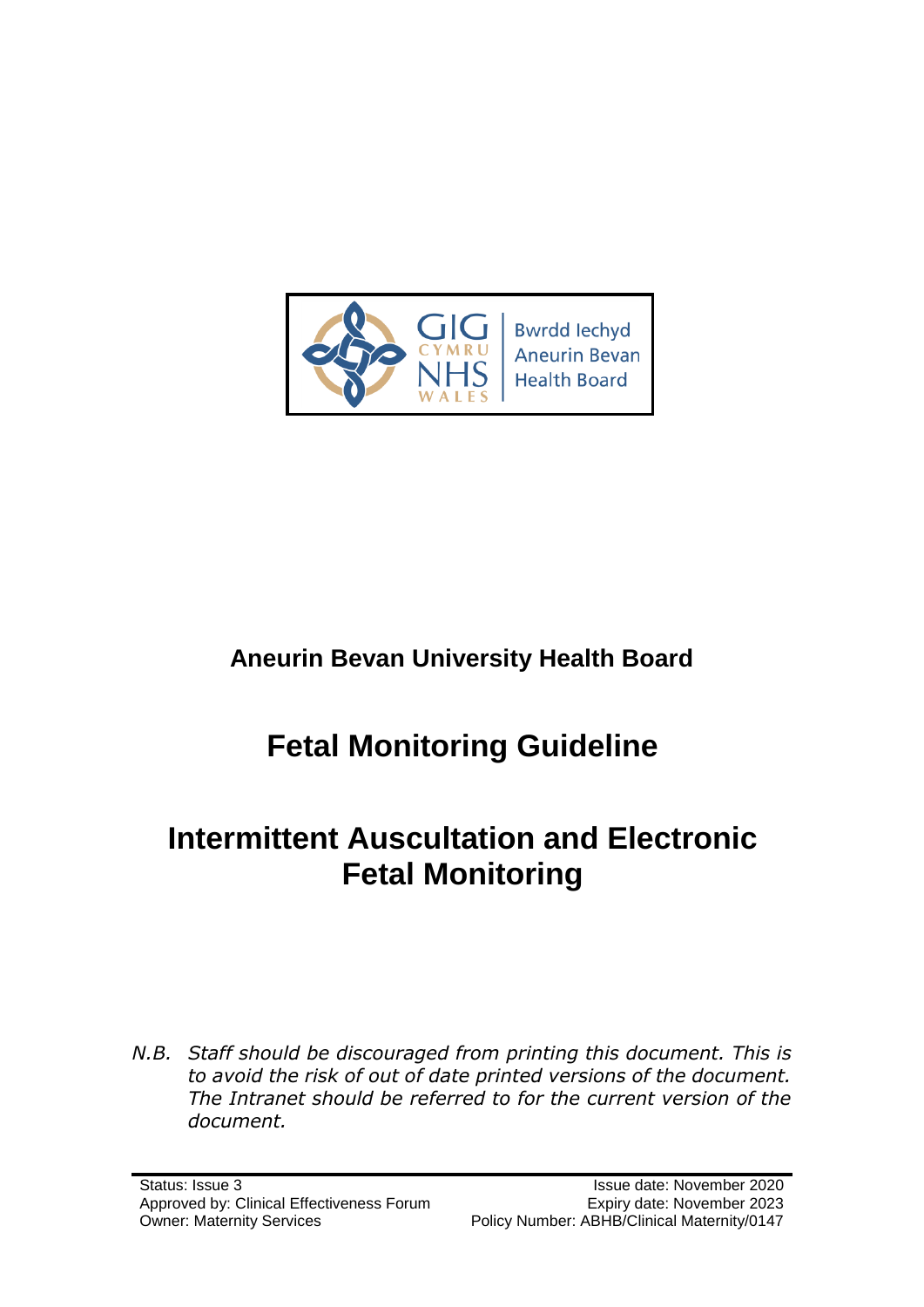#### **Contents:**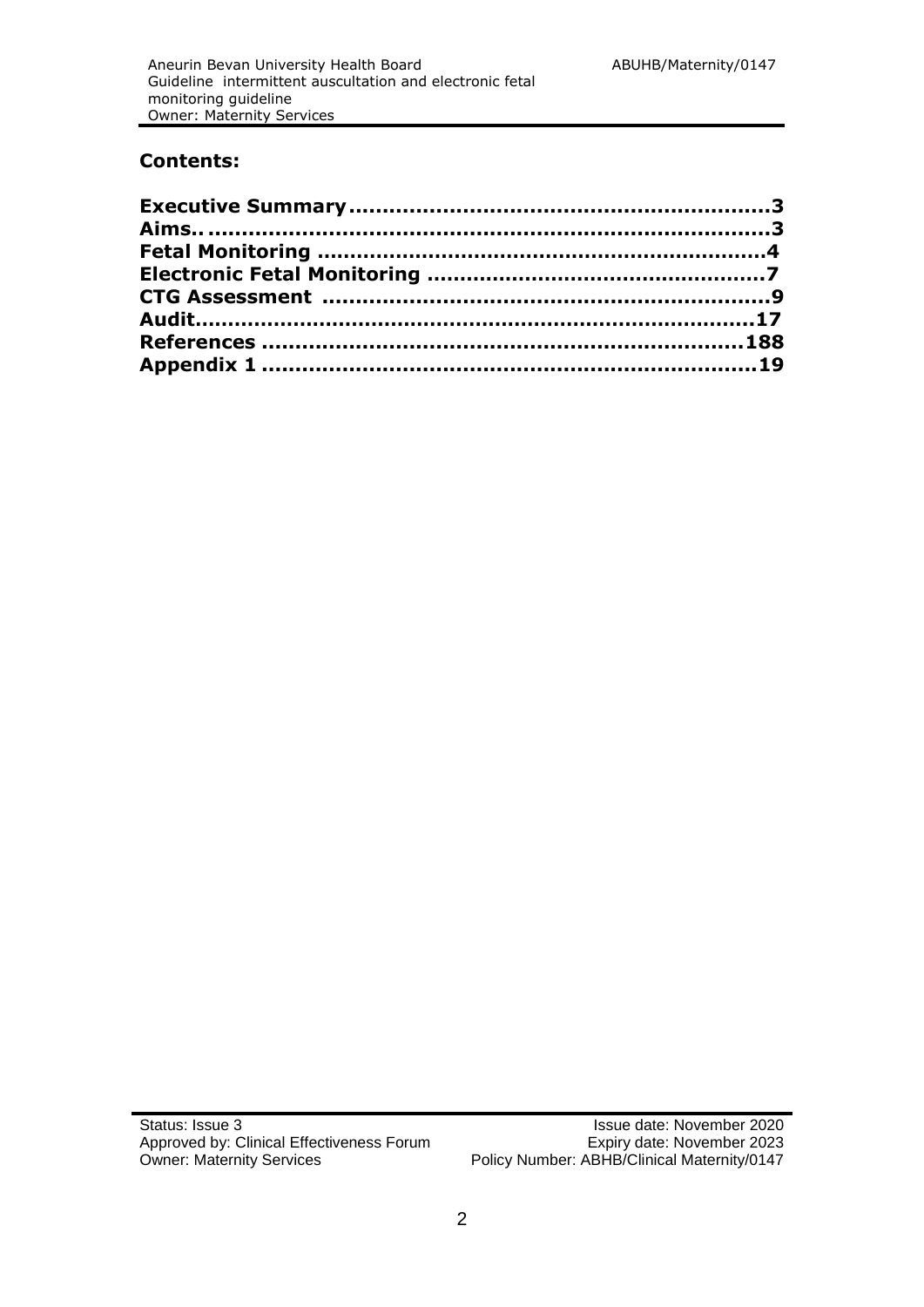#### <span id="page-2-0"></span>**Executive Summary**

Auscultation of the fetal heart forms part of fetal surveillance. Its aim in labour is to detect those babies who may be compromised or potentially compromised by a shortage of oxygen (fetal hypoxia). If the shortage of oxygen is both prolonged or severe, babies are at risk of being born with a disability or of dying either during labour or shortly after (Alfirevic et al 2007)

For a woman who is healthy and has had an otherwise uncomplicated pregnancy, intermittent auscultation (IA) should be offered and recommended in labour to monitor fetal wellbeing,

However, cardiotocography - continuous electronic fetal monitoring (EFM) is recommended where there are risk factors identified during the initial assessment or arise during the labour and for high risk pregnancies.

#### <span id="page-2-1"></span>**Aims**

Aneurin Bevan Health Board demonstrates a standardised approach to the use and interpretation of intermittent auscultation of the fetal heart and electronic fetal monitoring.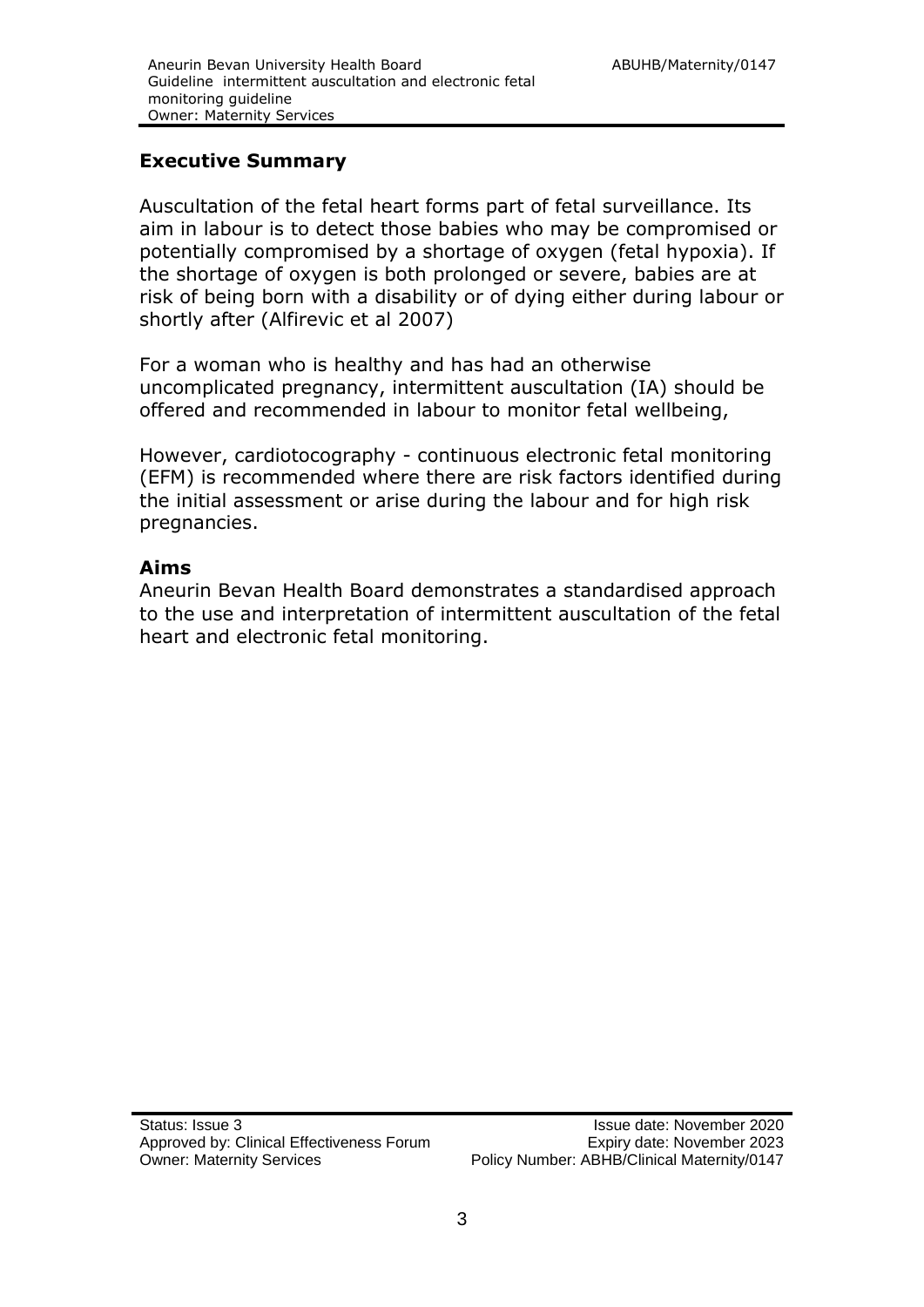## **1 Fetal Monitoring**

- Intermittent auscultation of the fetal heart should be undertaken at routine antenatal assessments after 24 weeks gestation.
- Women must be included in the decisions around the method of fetal monitoring. The principles of informed choice must be employed and the woman's decision respected.

#### **Monitoring and Assessment in labour**

Offer intermittent auscultation of the fetal heart rate to women at low risk of complications in established labour.

- A full risk assessment of the woman should be undertaken in the first instance to assess the suitability of using IA to monitor the fetal heart.
- Either use a pinnard or Doppler ultrasound, (documenting which device used).
- Enquire and record the presence of fetal movements
- Auscultate the fetal heart for a minimum of 1 minute immediately after a contraction, every 15 minutes in the first stage of labour and record it as a single rate. This should be increased to every 5 minutes during the second stage of labour.
- Auscultate the fetal heart again when the heart rate should be expected to be 15 beats more than the baseline, indicating acceleration with the fetal movement. Record this.
- If fetal movement was felt, the fetal heart accelerated with fetal movement and there was no deceleration with or after the contraction, this indicates good fetal health and the mother can be reassured. Record this.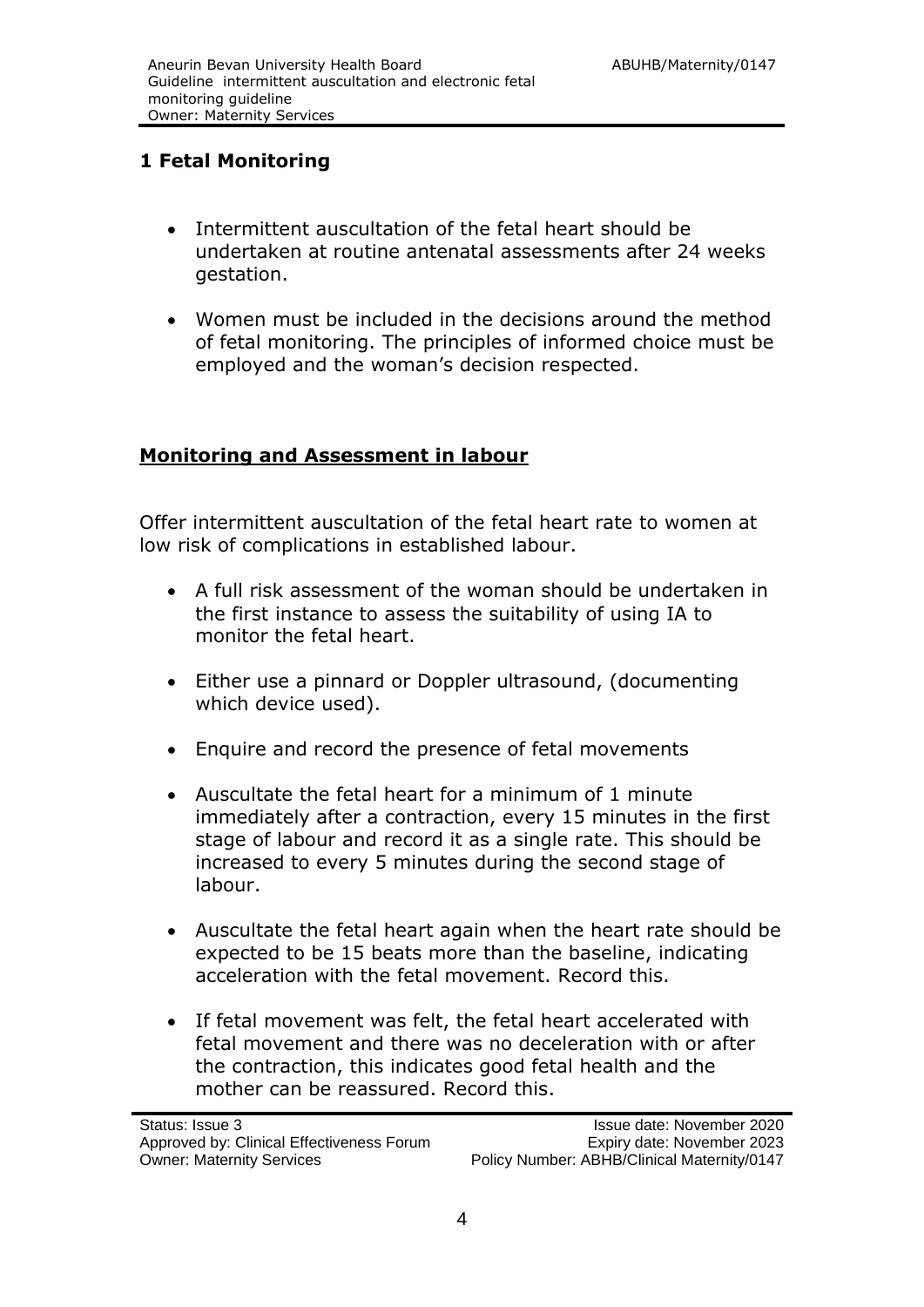- Palpate the maternal pulse hourly, or more frequently if there are concerns to differentiate between maternal and fetal heart rate.
- Record acceleration and deceleration if heard.
- Attention should be given to identification of a rising baseline, presence of decelerations and absence of accelerations. Where there is suspicion that the baseline has risen this would warrant increased auscultation of the fetal heart. If confirmed transfer to continuous monitoring.
- If CTG has been commenced due to suspected fetal heart rate abnormalities this can be discontinued if the recording is normal after 20 minute.

#### **Transferring from intermittent auscultation to continuous CTG**

If any of the risk factors are present at the initial assessment of labour or arise during labour then the woman should be advised to transfer to obstetric led care and receive continuous CTG.

- Pulse over 120 beats/minute on 2 occasions 30 minutes apart
- A single reading of either raised diastolic blood pressure of 110 mmHg or more or raised systolic blood pressure of 160 mmHg or more.
- Either raised diastolic blood pressure of 90 mmHg or more or raised systolic blood pressure of 140 mmHg or more on 2 consecutive readings taken 30 minutes apart.
- A reading of 2+ of protein on urinalysis and a single reading of either raised diastolic blood pressure (90mmHg or more) or raised systolic blood pressure ( 140 mmHg or more)
- A temperature of 38'c or above on a single reading or 37.5'c or above on 2 consecutive readings 1 hour apart.
- Fresh vaginal bleeding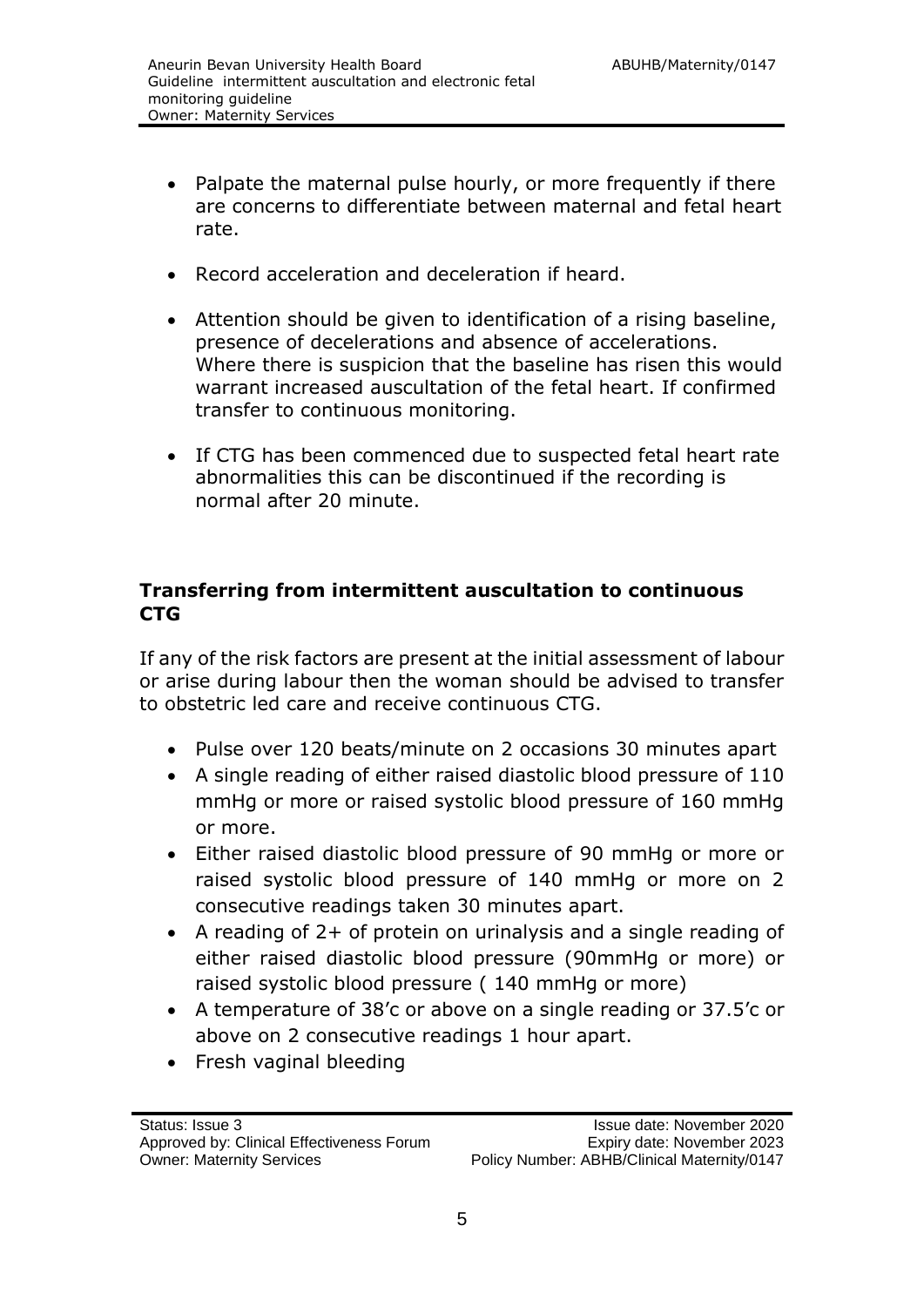- Rupture of membranes more than 24 hours before the onset of established labour
- The presence of meconium, : If CTG concerns refer to an obstetrician for transfer to obstetric led care.
- Pain reported by the woman that differs from pain of contractions.
- Suspected chorioamnionitis or sepsis
- Risk factors that indicate the need for obstetric led care
- Abnormal presentation
- Fetal complications of pregnancy such as small for gestational age fetus, macrosomia, oligohydramnious/polyhydramnious.
- Fetal heart rate above 160 bpm or below 110 bpm.
- A rising baseline rate or decelerations
- Reduced fetal movements in the last 24 hours reported by the woman.
- Confirmed delay in the first or second stage of labour. Do not regard amniotomoy alone for suspected delay in established first stage of labour as an indication to commence continuous CTG

Address any concerns that the woman has about continuous CTG and give her the following information:-

- Explain that continuous CTG is used to monitor the baby's heartbeat and the labour contractions
- Explain that a normal trace is reassuring and indicates that the baby is coping well with labour.
- Explain that it may restrict her mobility
- Explain that changes to the baby's heart rate during labour are common and do not necessarily cause concern.
- Explain that decisions about her care during labour and birth will now be based on an assessment of several factors, including her preferences, her condition and that of her baby, as well as the findings from CTG.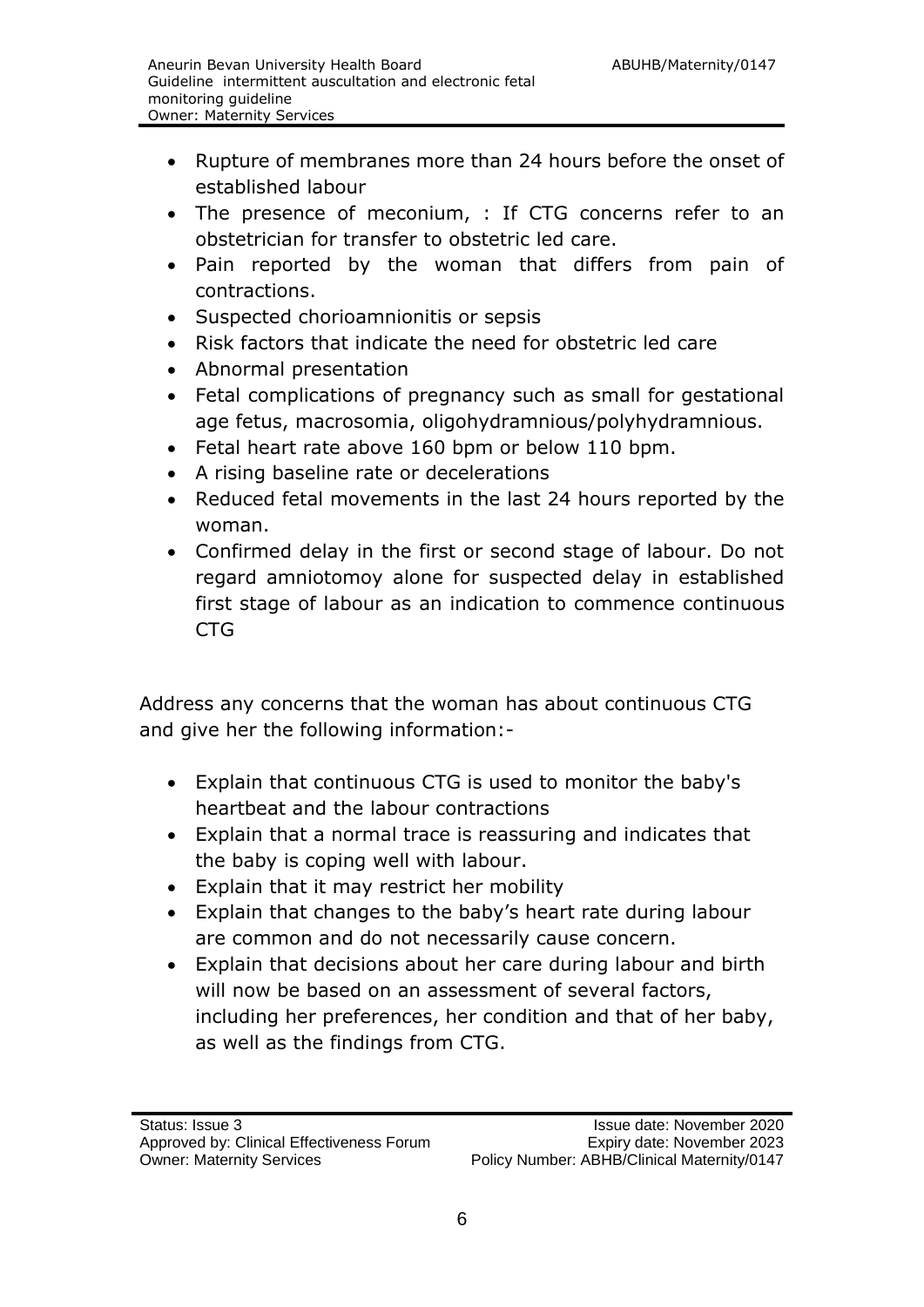## **2) Electronic Fetal Monitoring**

Electronic fetal monitoring is used in the following: –

- Any woman after 28 weeks gestation requiring an assessment at DAU or Triage (see DAU and Triage guidelines): women admitted to Dau and triage with RFM below 28/40 are not routinely offered CTG monitoring.
- For woman between 26 weeks gestation and 28 weeks gestation requiring admission to an antenatal ward, senior obstetric review is required for decision on use of EFM.
- Women assessed as being high risk and booked for Obstetric led care (OLC) will require continuous EFM once in established labour and where there is a risk factor for fetal compromise
- Women transferred to from midwife led to obstetric led care in labour.

The professional undertaking EFM:

- Performs a risk assessment and documents the indication for undertaking EFM on the CTG sticker placed on the start of the CTG paper and on the CTG interpretation stickers to be used in the notes.
- Discusses the need for EFM with the woman and gains her verbal consent. Explains to the woman, the process of obtaining an EFM recording.
- Women should be informed that EFM will restrict their mobility in labour (NICE 2007). However, women should be encouraged to adopt various positions such as sitting on a chair, standing or using a birth ball. All members of the multidisciplinary team should encourage and promote this practice.
- Ensures EFM monitor is clean, fully equipped and correct EFM tracing paper is used. Paper speed should be 1cm/minute.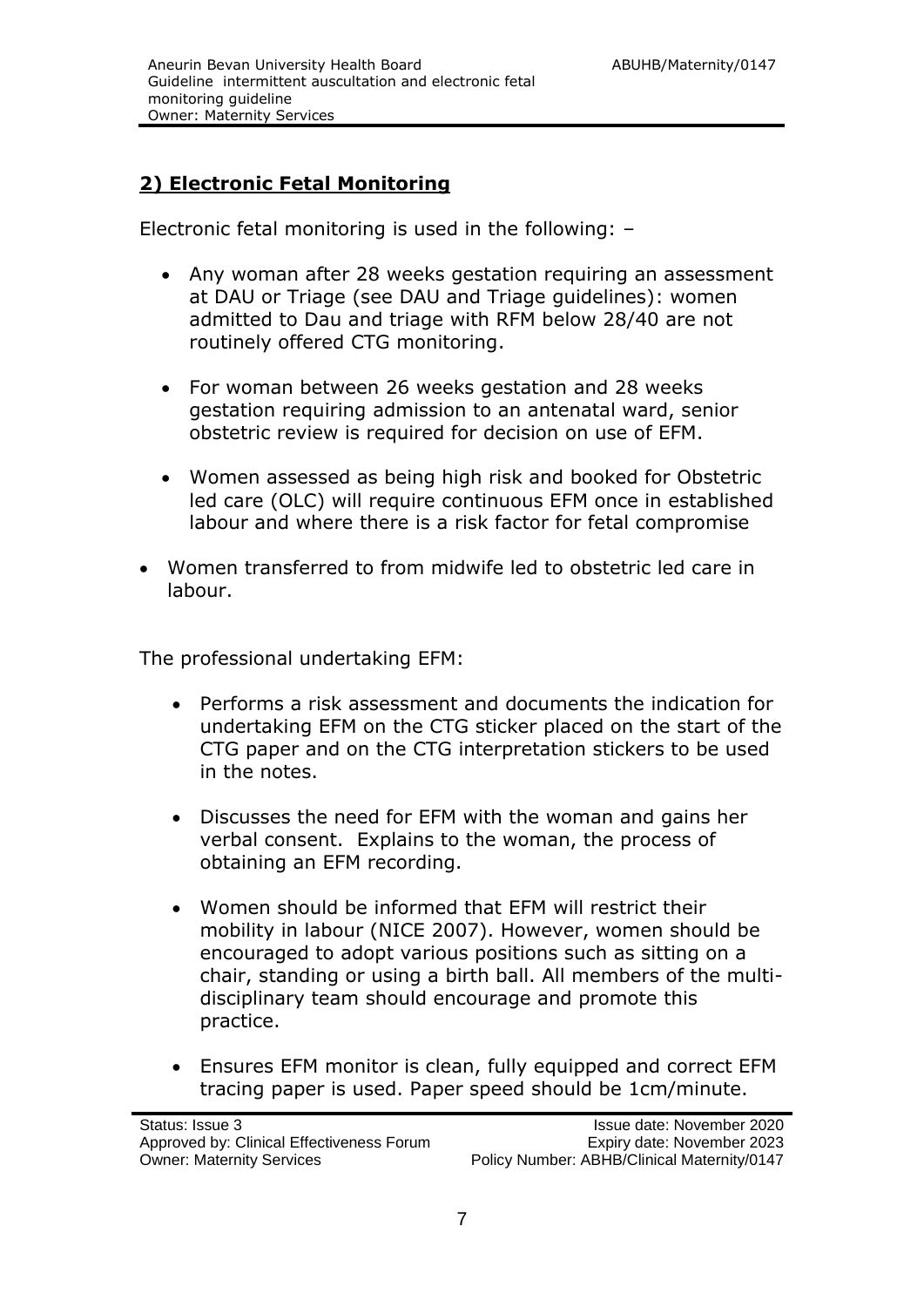- EFM monitor must be checked to ensure the date and time clocks are correctly set. Any inaccuracies must be rectified or the machine taken out of use.
- Performs an abdominal palpation.
- Auscultates the fetal heart rate using a Pinard stethoscope in the first instance, however in certain circumstances e.g. raised BMI, use of a Doppler is acceptable. The maternal pulse is palpated simultaneously with the fetal heart rate in order to differentiate between the two. Maternal pulse must be documented.

Affix CTG/EFM label to beginning of trace, containing the following information:

- Woman's name
- Case note number
- Date of trace
- Time commenced
- Maternal pulse
- Pinnard auscultation
- Indication for FFM
- Name of midwife
- Clear, legible signature of Midwife
- Estimated date of delivery

Ensure the CTG machine is operating correctly i.e. paper moving freely and sitting correctly on rollers, tracing clear and readable.

Settings on CTG machines should be standardised so that

- Paper speed is set to 1 centimetre per minute
- Sensitivity displays are set to 20 beats per minute (bpm/cm)
- FHR range displays of 50-210 bpm are used

Ensure toco pressure is correctly set to 10 to 15 (Some CTG monitors automatically reset this at 20)

All staff changeover of care should be noted on the trace with a clear legible signature.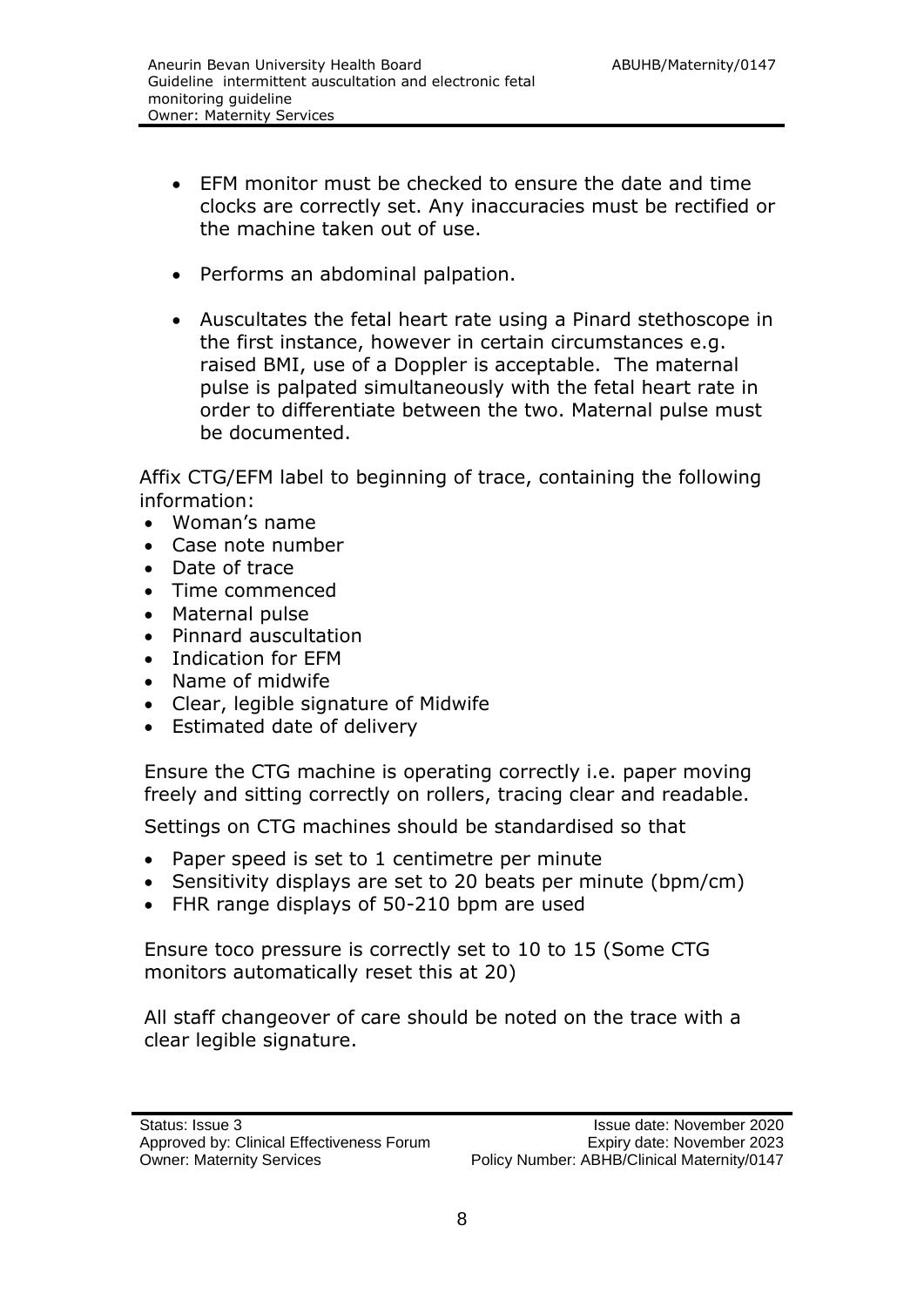Ensure the mother's comfort, avoiding aorto-caval compression. Enquire as to latex allergy, it is preferable to use single use non latex straps. The toco transducer needs to sit on top of the fundus for optimal tracing. Straps should be correctly secured.

## **Systematic CTG assessment**

Make a documented systematic assessment of the condition of the woman and the unborn baby (including CTG findings) hourly, or more frequently if there are concerns

Do not make any decision about a woman's care in labour on the basis of cardiotocography (CTG) findings alone.

Take into account any antenatal and intrapartum risk factors, the current wellbeing of the woman and unborn baby, and the progress of labour when interpreting the CTG trace.

Remain with the woman at all times in order to continue providing one-to-one support.

Ensure that the focus of care remains on the woman rather than the CTG trace.

All women requiring continuous electronic fetal monitoring must undergo a regular assessment with additional fresh eyes and clear documentation of findings. This review will be performed by the midwife responsible for care and fresh eyes undertaken by another midwife or obstetrician (ST3 or above) within a maximum period of two hours. The assessment of maternal and fetal risk factors must include documentation on:

**Maternal:** Contractions, Maternal Pulse, Cervical Dilatation, Reason for CTG

**Fetal:** Liquor Colour (if known), Gestation, CTG Baseline,

Variability, Accelerations, Decelerations (as per FIGO)

**Decision:** Date and Time of Fresh Eyes, Signature, and Status of Assessor, Classification of CTG and Action Taken

**Review:** Date and Time of Fresh Eyes, Signature and Status of Assessor and if agreements with Review and Action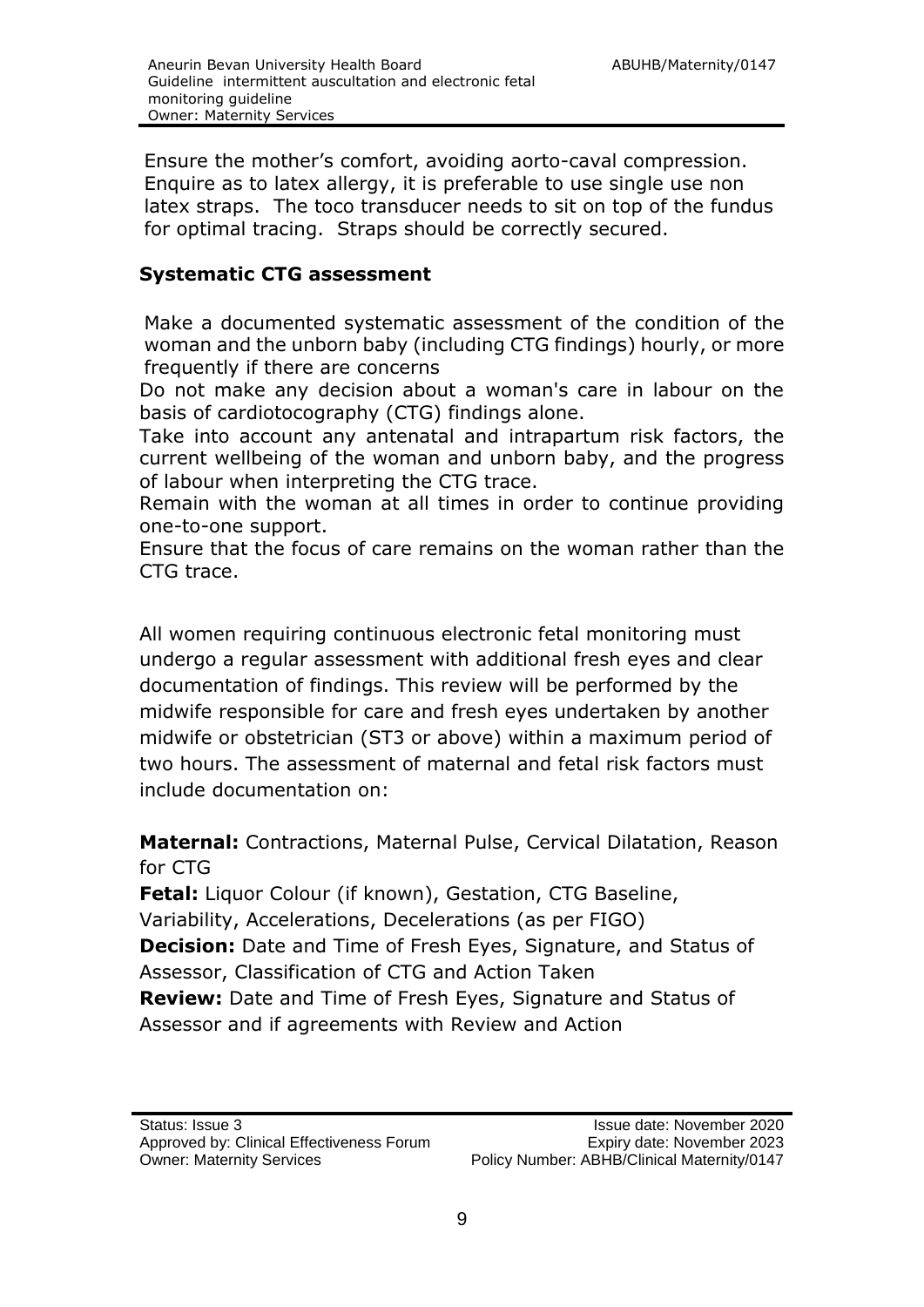A review of previous CTG is an important factor to identify any changes including that of the baseline rate.

#### **Principles for intrapartum CTG trace interpretation**

When reviewing the CTG trace, assess and document all 4 features (baseline fetal heart rate, baseline variability, presence or absence of decelerations, presence of accelerations).

It is not possible to categorise or interpret every CTG trace. **Senior** 

## **obstetric input is important in these cases**.

#### **Accelerations**

The presence of fetal heart rate accelerations is generally a sign

that the unborn baby is healthy

If there is a stable baseline fetal heart rate between 110 and 160 beats/minute and normal variability, continue usual care as the risk of fetal acidosis is low.

#### **Documentation**

Any event that may affect the FHR should be noted contemporaneously on the EFM trace and case notes. (e.g. vaginal examination, siting of epidural, drugs) Care must be taken to avoid obscuring the recorded features. Where there is the facility to record these events electronically on the CTG paper this should be used instead of writing on the paper (newer CTG machines have this facility)

ALL CTG recordings should be documented in the woman's notes using the appropriate interpretation sticker. This method should always be used by all obstetricians and midwives.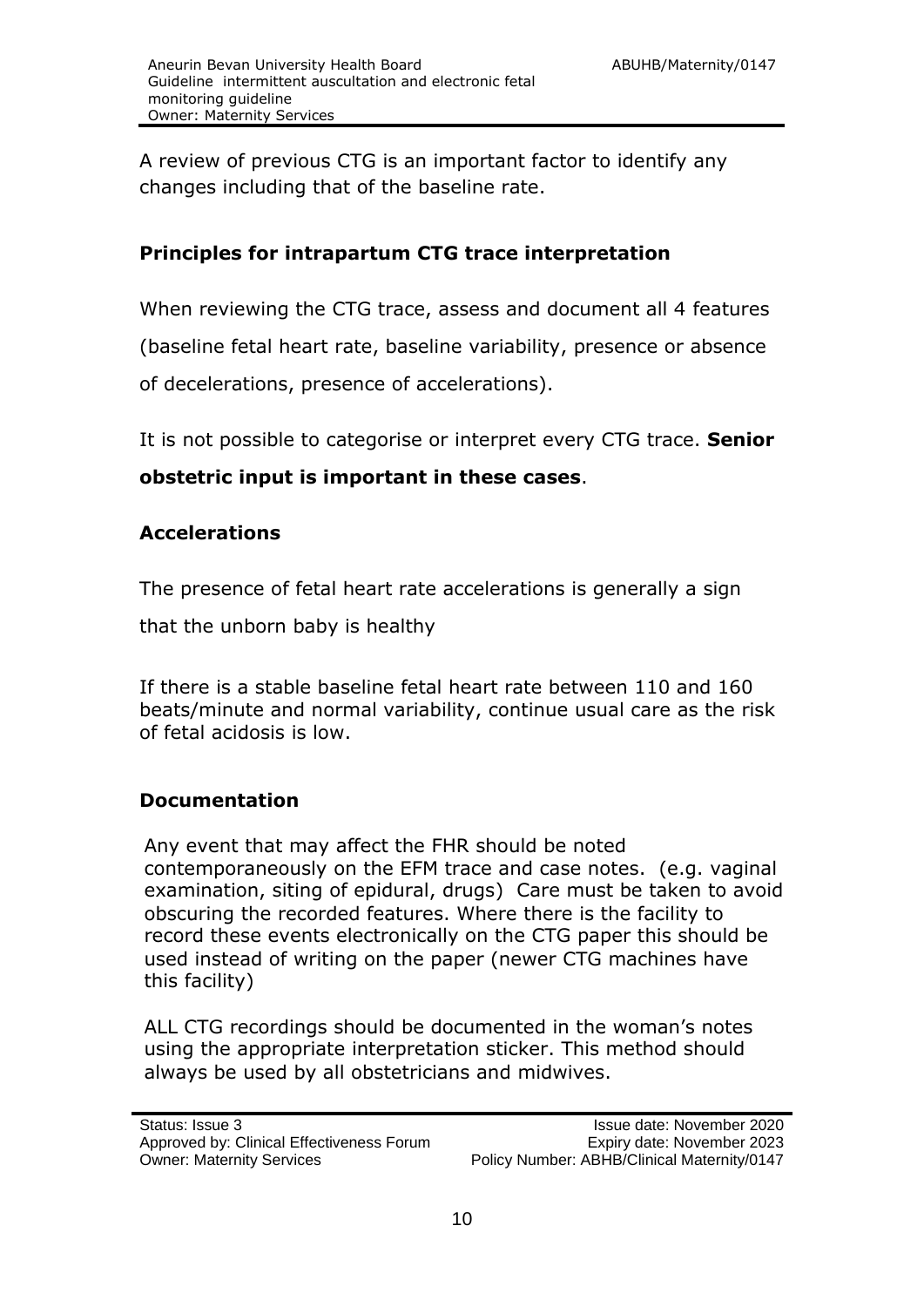During labour, formal assessment of the fetal heart rate should be undertaken hourly and the assessment clearly documented in the notes using the CTG sticker.

In addition, during labour, a continuous CTG recording should be reviewed by another midwife or obstetrician on an hourly basis. This is referred to as the "fresh eyes" approach. It can be undertaken by any grade of midwife or doctor. It is not a referral to a more senior midwife or obstetrician but an opportunity for a colleague to provide a fresh assessment to the CTG. This should be regarded as an opportunity for effective team working and the promotion of continuous CTG assessment skills.

It is essential that the CTG sticker is signed and the name of the professional printed legibly. This applies to the professional caring for the woman and the professional providing the fresh eyes assessment.

A clear action plan must be documented.

All findings should be explained to the woman. Where appropriate, consider the use of interpretation services.

On completion of an antenatal CTG trace, it should be signed and reason for discontinuation documented. A portion of blank paper should be left at the end of the trace before tearing it off. The trace should then be stored in a CTG wallet and securely stored within the notes.

#### **STAN should be considered and used in all high risk women in labour:- Intrapartum CTG interpretation is based on FIGO classification (see labour ward guideline)**

## **7**

On completion of an intrapartum CTG trace ( non STAN), the professional should note the date, time and mode of delivery on trace. It should then be signed with a clear legible signature. The traces are then securely stored within the case notes in a CTG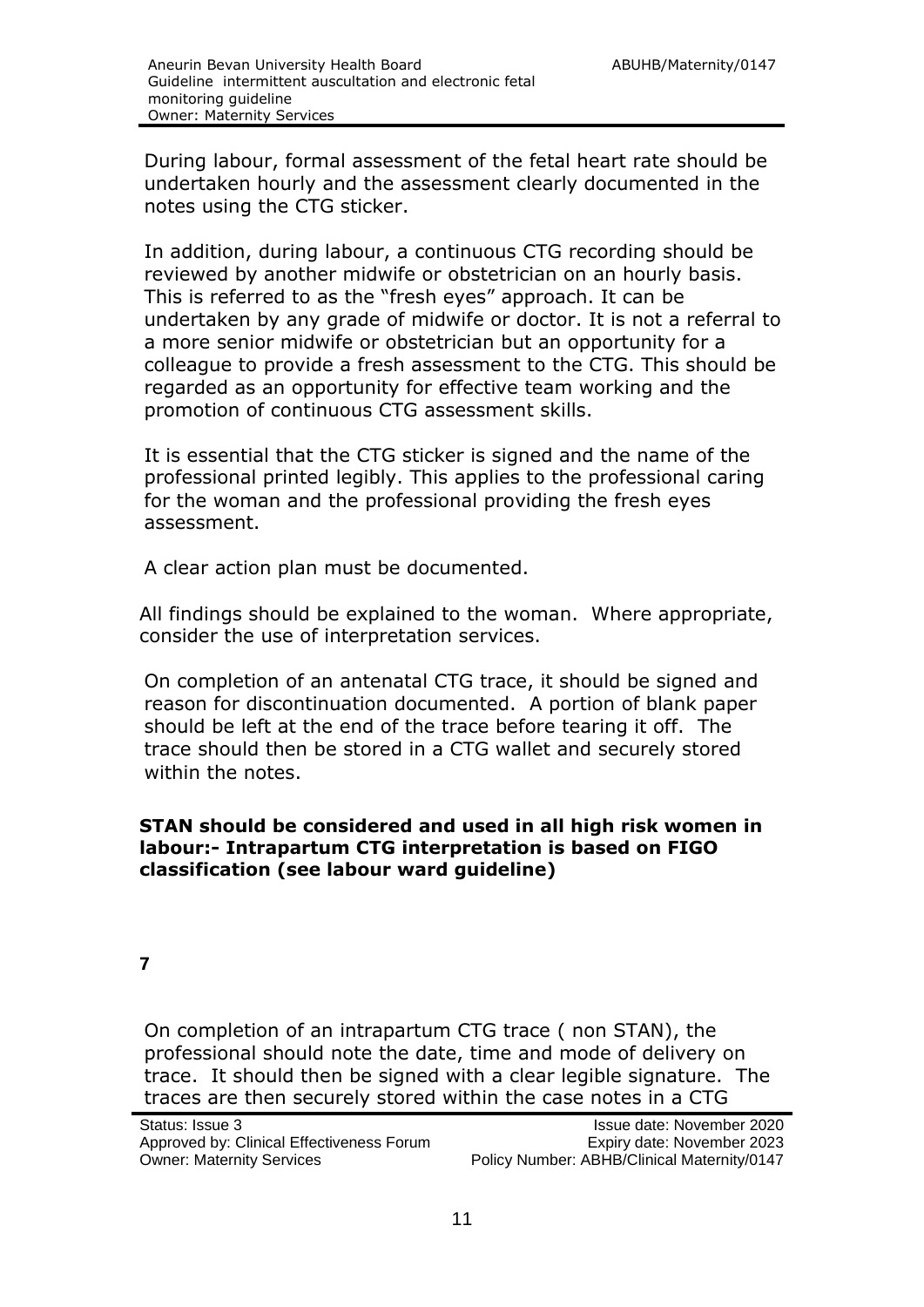wallet. The wallet should be identified with the mother's name, case note number and delivery outcome.

#### **Principles for Interpretation of EFM (antenatal setting non labour)**

| <b>Feature</b>               | <b>Baseline</b> | <b>Variability</b><br>(bpm)                                                      | <b>Decelerations</b>                                                                                                                    | <b>Accelerations</b>                                                                                  |
|------------------------------|-----------------|----------------------------------------------------------------------------------|-----------------------------------------------------------------------------------------------------------------------------------------|-------------------------------------------------------------------------------------------------------|
| <b>Reassuring</b>            | 110-160         | 5                                                                                | None or Early<br>Variable decelerations<br>with no concerning<br>characteristics for less<br>than 90 minutes                            | Present                                                                                               |
| <b>Non-Reassurir</b> 100-109 | 0r<br>161-180   | $< 5$ for 30-<br>50 mins<br><b>Or</b><br>More than<br>25 for 15 to<br>25 minutes | Variable decelerations<br>with no concerning<br>characteristics* for<br>90 minutes or more<br><b>OR</b><br>Variable decelerations       | The absence of<br>accelerations<br>with otherwise<br>normal trace is of<br>uncertain<br>Significance. |
|                              |                 |                                                                                  | with any concerning<br>characteristics* in up<br>to 50% of contractions<br>for 30 minutes or<br>more<br><b>OR</b>                       |                                                                                                       |
|                              |                 |                                                                                  | Variable decelerations<br>with any concerning<br>characteristics* in<br>over 50% of<br>contractions for less<br>than 30 minutes         |                                                                                                       |
|                              |                 |                                                                                  | <b>OR</b>                                                                                                                               |                                                                                                       |
|                              |                 |                                                                                  | Late decelerations in<br>over 50% of<br>contractions for less<br>than 30 minutes, with<br>no maternal or fetal<br>clinical risk factors |                                                                                                       |

Status: Issue 3 Issue issue 3 Approved by: Clinical Effectiveness Forum Expiry date: November 2023 Owner: Maternity Services **Policy Number: ABHB/Clinical Maternity/0147**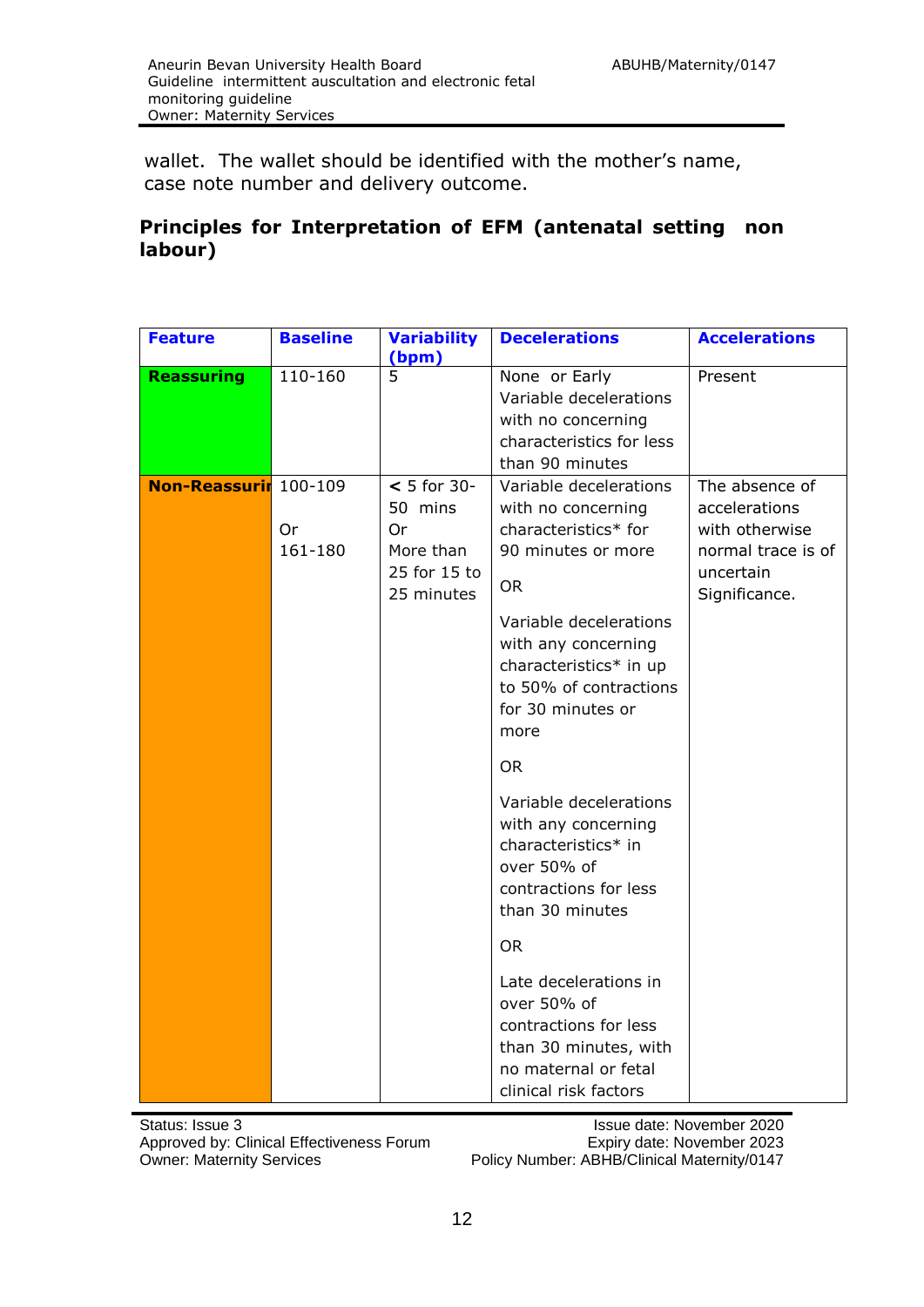|                 |               |                                                                                                                          | such as vaginal<br>bleeding or significant<br>meconium                                                                                                                                                                                                                                                                                                                                                           |  |
|-----------------|---------------|--------------------------------------------------------------------------------------------------------------------------|------------------------------------------------------------------------------------------------------------------------------------------------------------------------------------------------------------------------------------------------------------------------------------------------------------------------------------------------------------------------------------------------------------------|--|
| <b>ABNORMAL</b> | < 100<br>>180 | $<$ 5 for $\geq$ 50<br>minutes<br><b>OR</b><br>More than<br>25 for more<br>than<br>25 minutes<br><b>OR</b><br>Sinusoidal | Variable decelerations<br>with any concerning<br>characteristics* in<br>over 50% of<br>contractions for<br>30 minutes (or less if<br>any maternal or fetal<br>clinical risk factors<br><b>OR</b><br>Late decelerations for<br>30 minutes (or less if<br>any maternal or fetal<br>clinical risk factors)<br><b>OR</b><br>Acute bradycardia, or a<br>single prolonged<br>deceleration lasting<br>3 minutes or more |  |

Regard the following as concerning characteristics of variable decelerations: lasting more than 60 seconds; reduced baseline variability within the deceleration; failure to return to baseline; biphasic (W) shape; no shouldering.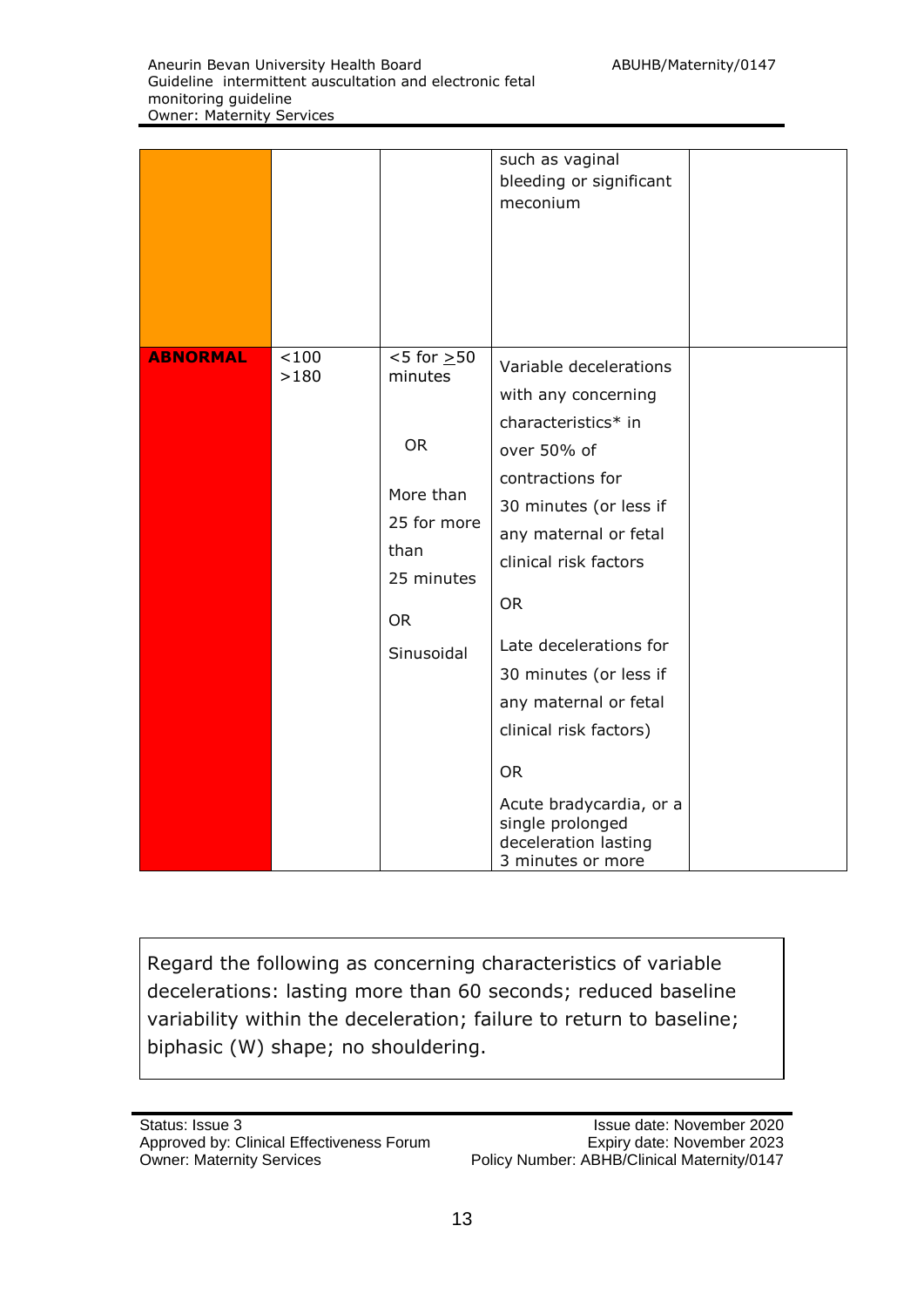Although a baseline fetal heart rate between 100 and 109 beats/minute is a non-reassuring feature, continue usual care if there is normal baseline variability and no variable or late decelerations

There are three **categories** of CTG as described by NICE (2017). These are normal, suspicious and pathological. The following table illustrates the definition of each:

| <b>Category</b>     | <b>Definition</b>                                                                                                                                                                                    |
|---------------------|------------------------------------------------------------------------------------------------------------------------------------------------------------------------------------------------------|
| <b>Normal</b>       | An FHR trace in which all four features are classified<br>as reassuring.                                                                                                                             |
| <b>Suspicious</b>   | An FHR trace with one feature classified as non-<br>reassuring and the<br>remaining features<br>classified as reassuring.                                                                            |
|                     | • Correct any underlying causes, such as<br>hypotension or uterine hyperstimulation                                                                                                                  |
|                     | Perform a full set of maternal observations                                                                                                                                                          |
|                     | • Start 1 or more conservative measures $*$                                                                                                                                                          |
|                     | Inform an obstetrician or a senior midwife                                                                                                                                                           |
|                     | Document a plan for reviewing the whole<br>clinical picture and the CTG findings<br>Talk to the woman and her birth companion(s) about<br>what is happening and take her preferences into<br>account |
| <b>Pathological</b> | An FHR trace with two or more features classified as<br>non-reassuring or one or more classified as<br>abnormal.                                                                                     |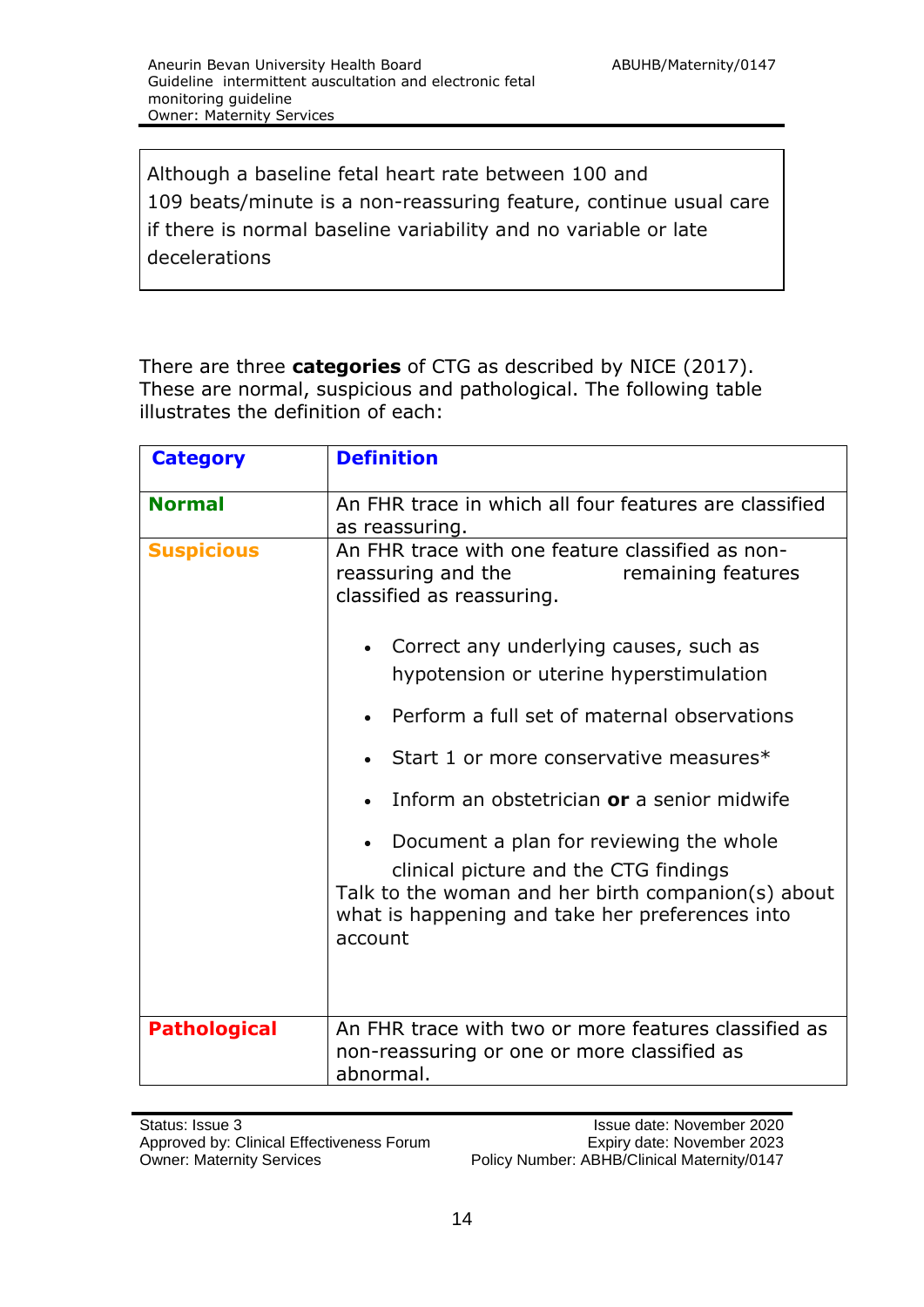|                                        | Obtain a review by an obstetrician and a senior<br>$\bullet$<br>midwife                                                          |  |  |
|----------------------------------------|----------------------------------------------------------------------------------------------------------------------------------|--|--|
|                                        | Exclude acute events (for example, cord<br>$\bullet$<br>prolapse, suspected placental abruption or<br>suspected uterine rupture) |  |  |
|                                        | Correct any underlying causes, such as<br>$\bullet$<br>hypotension or uterine hyperstimulation                                   |  |  |
|                                        | Start 1 or more conservative measures                                                                                            |  |  |
|                                        | Talk to the woman and her birth companion(s)<br>$\bullet$<br>about what is happening and take her<br>preferences into account    |  |  |
|                                        | If the cardiotocograph trace is still pathological<br>$\bullet$<br>after implementing conservative measures:                     |  |  |
|                                        | obtain a further review by an obstetrician and a<br>$\bullet$<br>senior midwife                                                  |  |  |
|                                        | offer digital fetal scalp stimulation and document<br>the outcome                                                                |  |  |
|                                        | If the cardiotocograph trace is still pathological<br>$\bullet$<br>after fetal scalp stimulation:                                |  |  |
|                                        | consider expediting the birth<br>take the woman's preferences into account                                                       |  |  |
|                                        |                                                                                                                                  |  |  |
| <b>Need for urgent</b><br>intervention | Acute bradycardia, or a single prolonged deceleration<br>for 3 minutes or more                                                   |  |  |
|                                        |                                                                                                                                  |  |  |
|                                        | Urgently seek obstetric help                                                                                                     |  |  |
|                                        | If there has been an acute event (for example,<br>$\bullet$<br>cord prolapse, suspected placental abruption                      |  |  |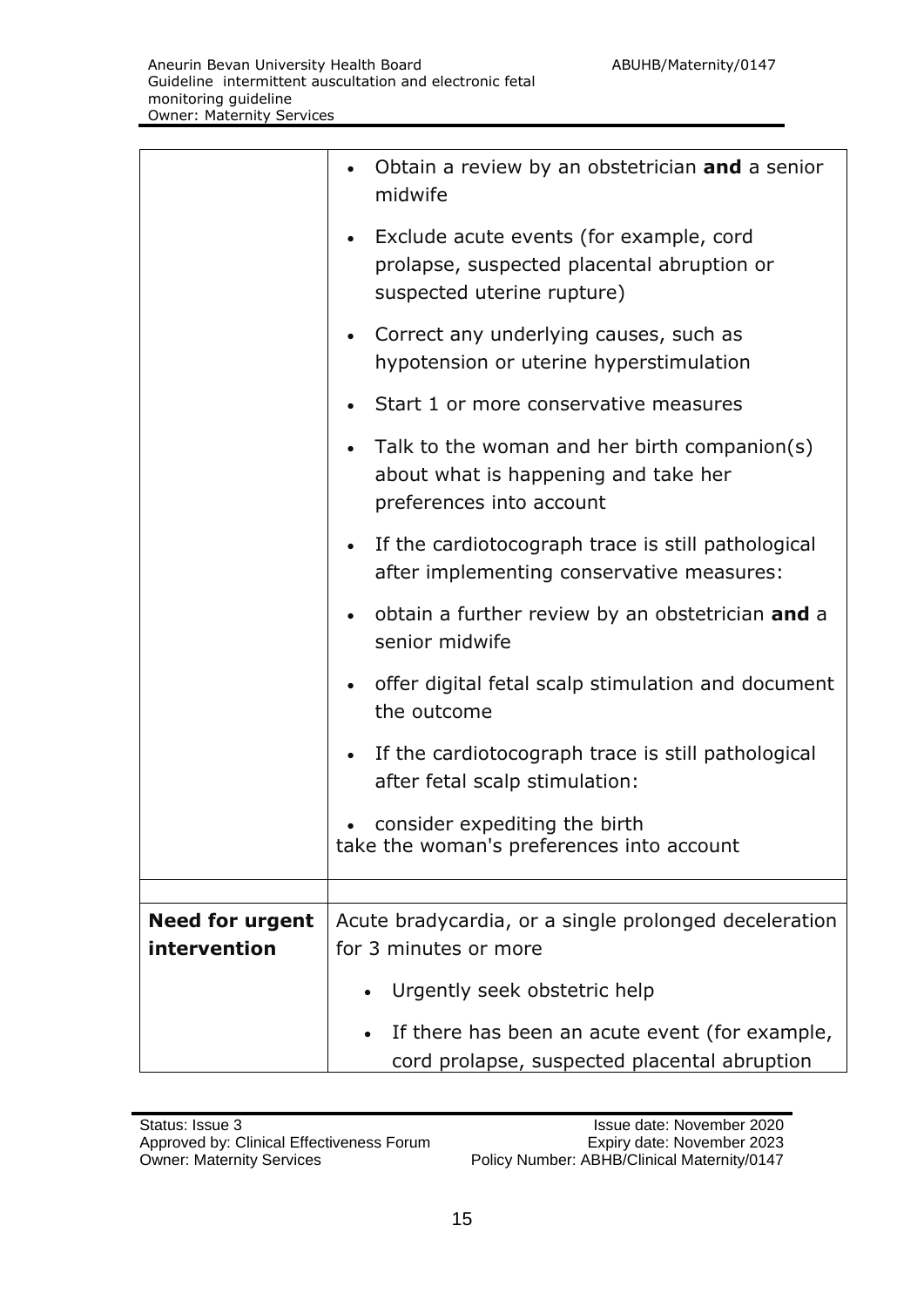| or suspected uterine rupture), expedite the<br>birth                                                                                          |
|-----------------------------------------------------------------------------------------------------------------------------------------------|
| • Correct any underlying causes, such as<br>hypotension or uterine hyperstimulation                                                           |
| Start 1 or more conservative measures                                                                                                         |
| Make preparations for an urgent birth                                                                                                         |
| Talk to the woman and her birth companion(s)<br>about what is happening and take her<br>preferences into account                              |
| Expedite the birth if the acute bradycardia<br>$\bullet$<br>persists for 9 minutes                                                            |
| If the fetal heart rate recovers at any time up to<br>9 minutes, reassess any decision to expedite the<br>birth, in discussion with the woman |

## **Assessing the WHOLE clinical picture**

In addition to interpreting the CTG and categorising it using the NICE (2017) definitions, it is also essential to consider the whole clinical picture.

Maternal observations should be noted; maternal pulse, blood pressure, respiratory rate and temperature. Any deviation from the norm and in particular maternal Pyrexia (38.0C or above on one occasion or 37.5C or above on two or more occasions two hours apart) should be noted and communicated to the obstetric team.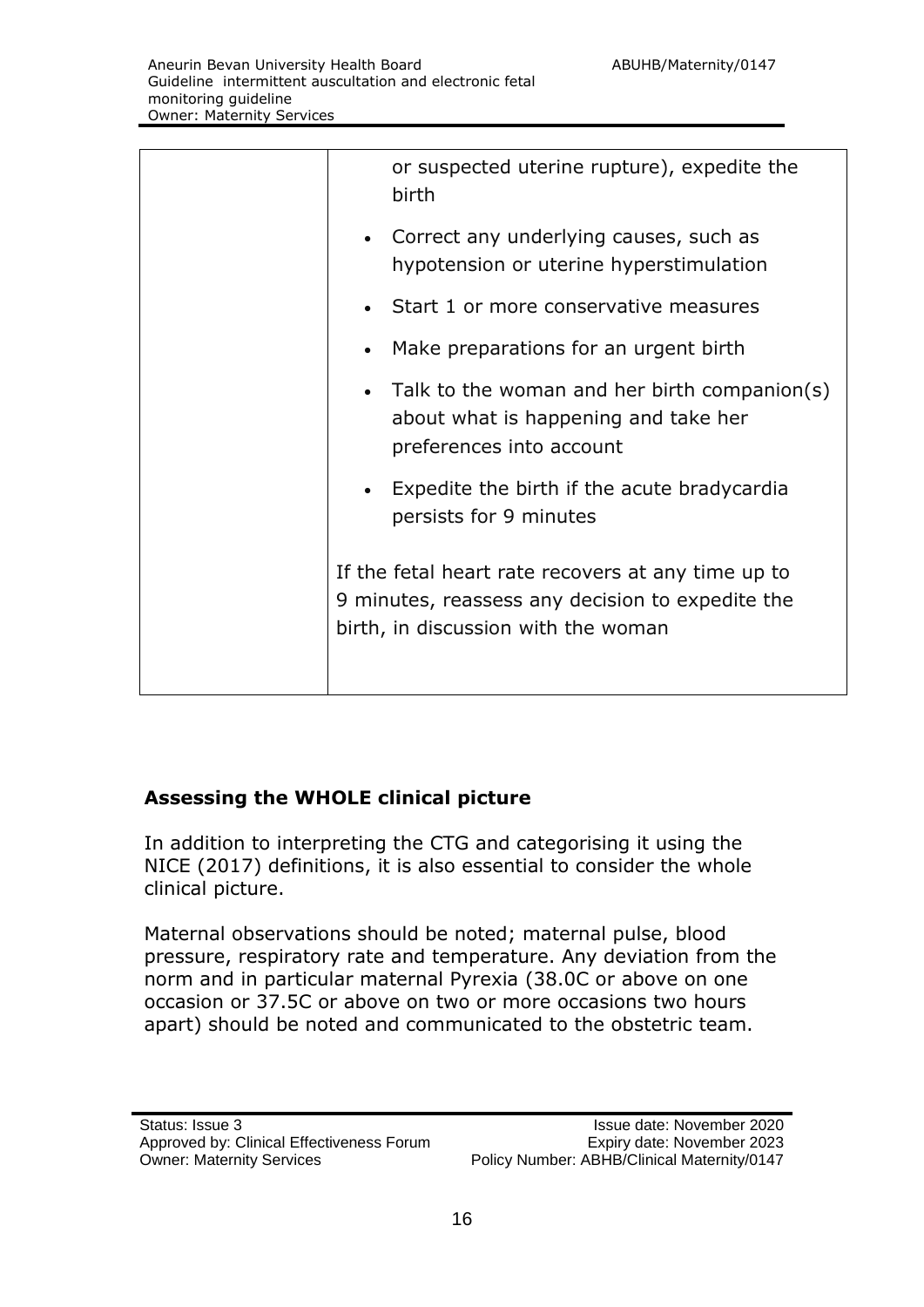#### **Audit**

Compliance with the guideline will be audited on an annual basis by supervisors of Midwives

#### **Education and training**

- All midwives and obstetricians providing intrapartum care will attend an annual whole day or equivalent 6 hours teaching seminar on fetal physiology in labour, discussion of the principles underlying intermittent auscultation, CTG interpretation (and STAN) together with an understanding of the maternal and fetal risk factors. This will include maternal and co-morbidities, pyrexia, infection, fetal growth restriction, prematurity and the significance of meconium. This seminar should allow for discussion of clinical cases
- All obstetric units must provide a weekly clinical meeting for the multi-professional discussion of clinical cases involving CTG (or STAN) interpretation.
- Whenever possible intrapartum fetal surveillance training must be multi-professional. It must be delivered within a culture of respect and awareness of undermining behaviours and promote a positive and supportive atmosphere within the maternity setting. It should also encourage the principles of assertive communication and include a discussion about escalation and the use of multi-professional discussions, including safety huddles and a fresh eyes approach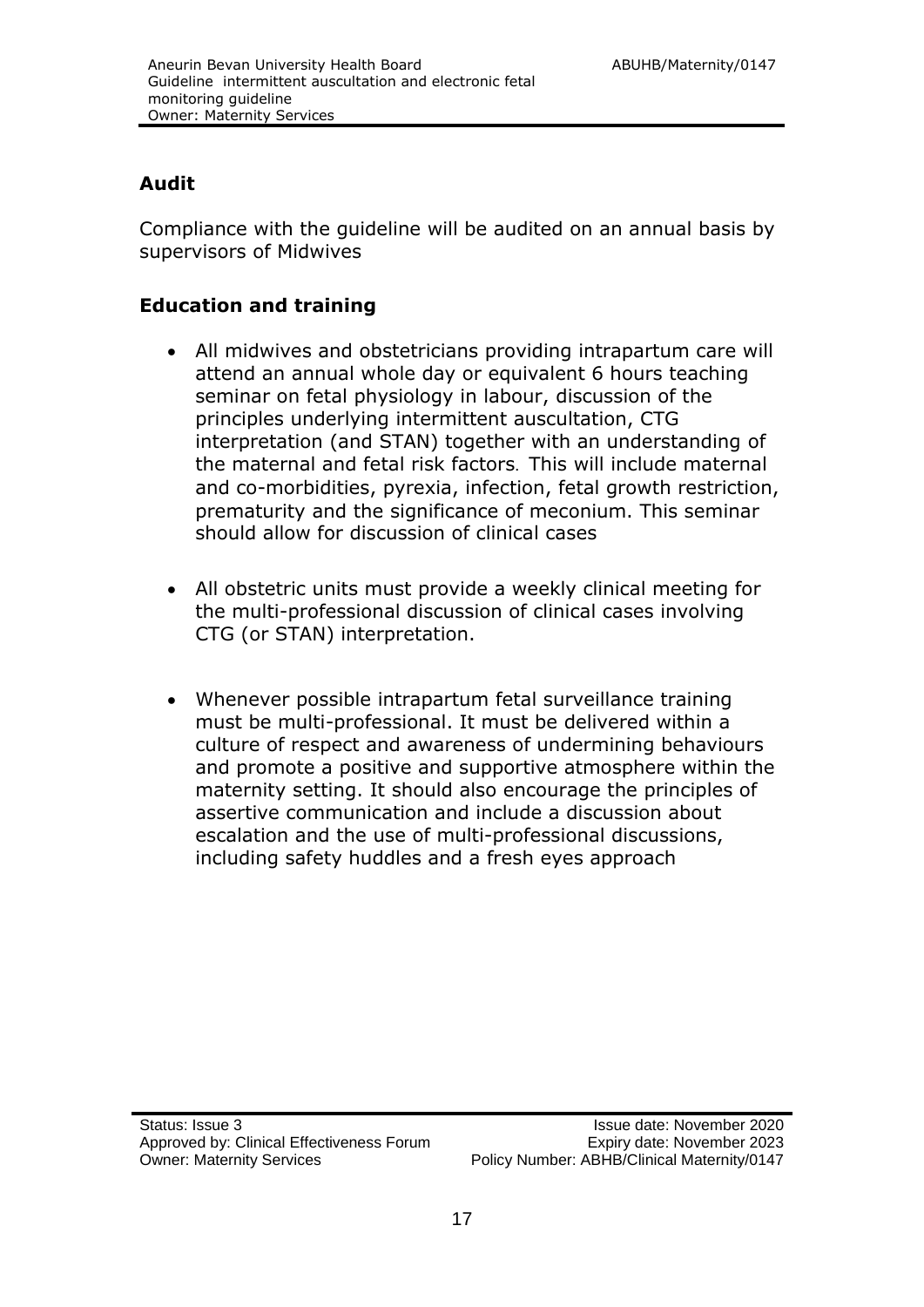#### <span id="page-17-0"></span>**References**

Alfirevic Z, Devane D, Gyte GML (2007) "Continuous cardiotocography (CTG) as a form of electronic fetal monitoring (EFM) for assessment during labour (review)" The Cochrane Collaboration. [http://www.thecochranel](http://www.thecochrane/)ibrary.com

National Institute for Clinical Excellence (2007) Intrapartum Care: Care of healthy women and their babies during childbirth London RCOG Press.

Gibb D and Arulkumaran S (2008), "Fetal Monitoring in Practice (Third Ed)". Churchill Livingstone.

Intrapartum care for Healthy women and babies NICE 2017.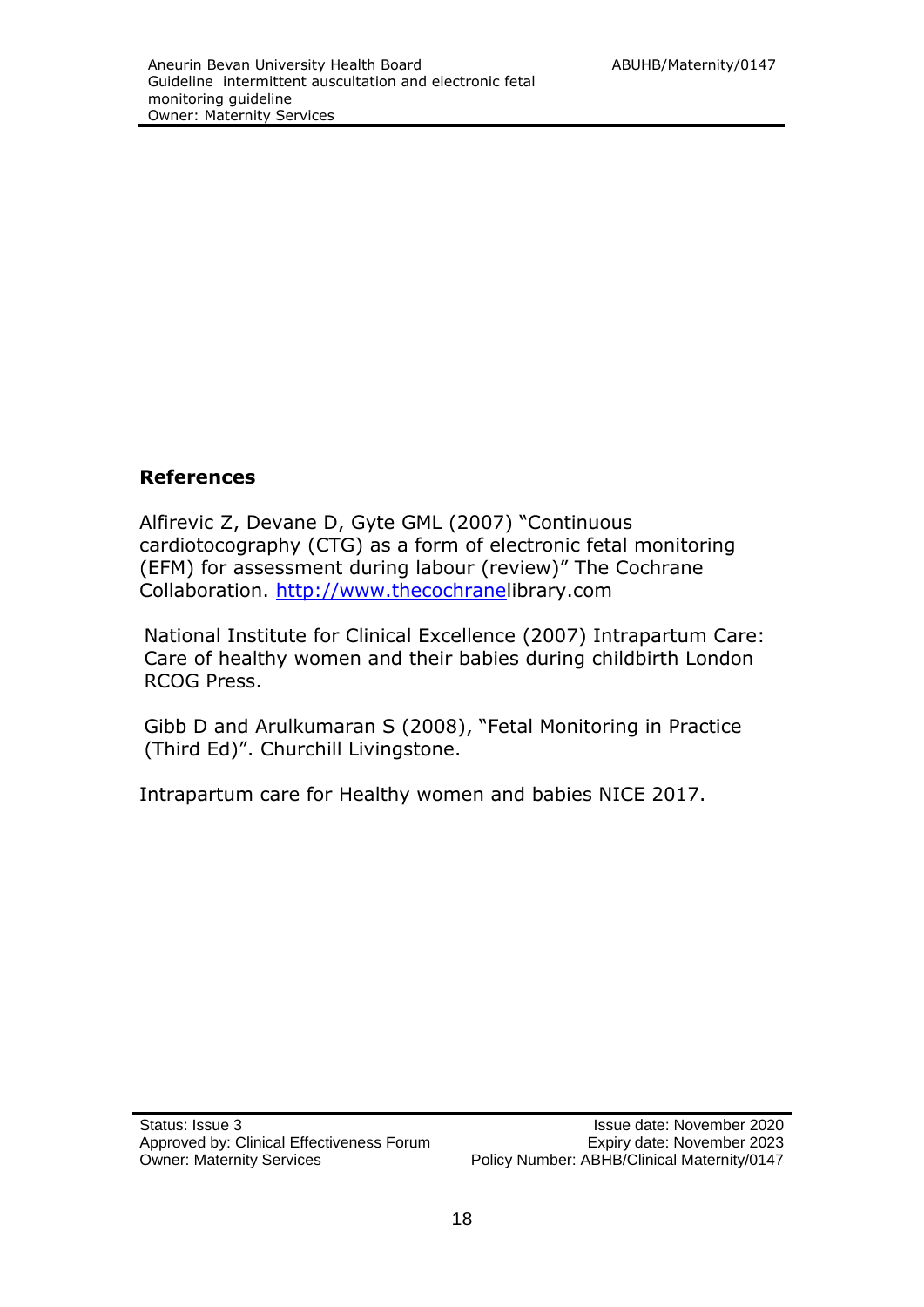#### **Appendix 1**

<span id="page-18-0"></span>

4 At the time of publication (September 2007), terbutaline did not have UK marketing authorisation for this indication. Informed consent should be obtained and documented.

Status: Issue 3 **Issue date: November 2020** Approved by: Clinical Effectiveness Forum Expiry date: November 2023 Owner: Maternity Services **Policy Number: ABHB/Clinical Maternity/0147**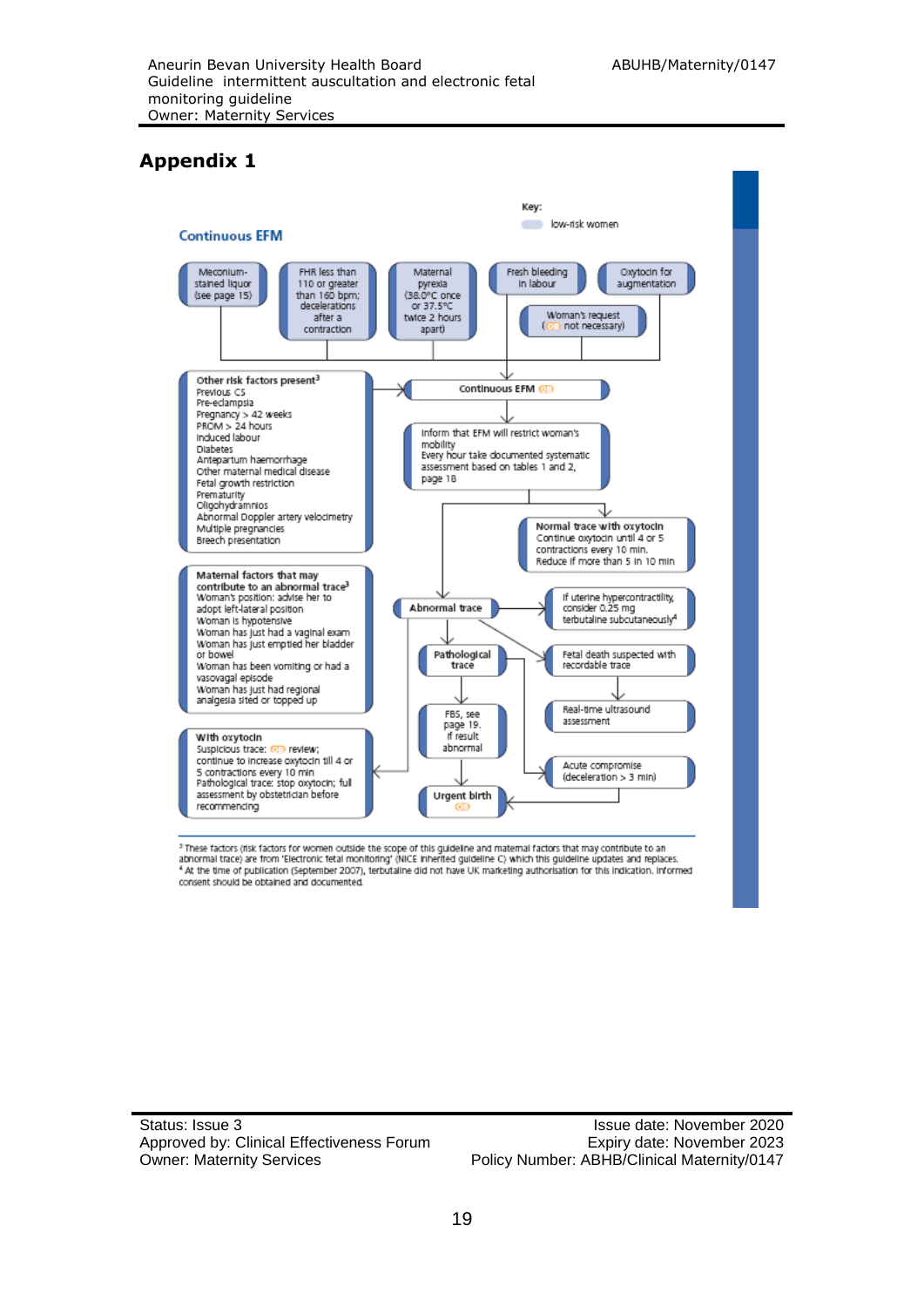Approved by: Clinical Effectiveness Forum

Status: Issue 3 Issue date: November 2020<br>
Approved by: Clinical Effectiveness Forum<br>
Expiry date: November 2023 Owner: Maternity Services **Policy Number: ABHB/Clinical Maternity/0147**